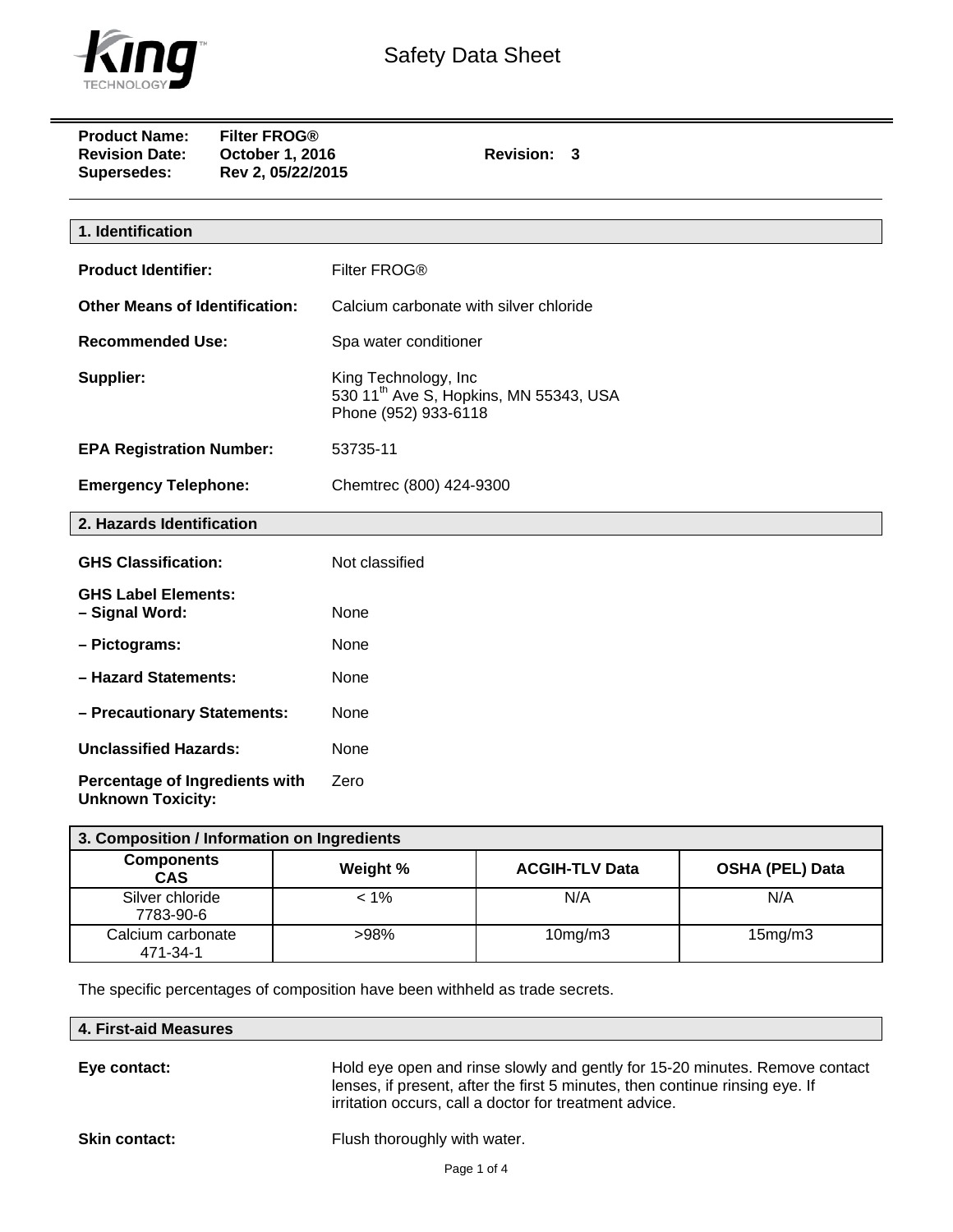

| <b>Filter FROG®</b><br><b>Product Name:</b><br><b>Revision Date:</b><br>October 1, 2016<br>Rev 2, 05/22/2015<br>Supersedes: | Revision: 3                                                                                                                       |  |
|-----------------------------------------------------------------------------------------------------------------------------|-----------------------------------------------------------------------------------------------------------------------------------|--|
| Inhalation:                                                                                                                 | Move person to fresh air. If irritation occurs, call a doctor for treatment advice.                                               |  |
| Ingestion:                                                                                                                  | Ingestion of significant amounts is unlikely. If irritation occurs, call a doctor for<br>treatment advice.                        |  |
| <b>Most Important Symptoms,</b><br><b>Acute and Delayed:</b>                                                                | No known symptoms.                                                                                                                |  |
| <b>Immediate Medical Attention</b><br><b>Required:</b>                                                                      | None required.                                                                                                                    |  |
| 5. Fire-fighting Measures                                                                                                   |                                                                                                                                   |  |
| <b>Suitable Extinguishing Media:</b>                                                                                        | There are no unusual fire or explosion hazards with this material. This material<br>is stable, non-hazardous.                     |  |
| <b>Unsuitable Extinguishing</b><br>Media:                                                                                   | None known.                                                                                                                       |  |
| <b>Special Protective Equipment</b><br>and Precautions for Fire-<br>fighters:                                               | There are no unusual fire or explosion hazards with this material. This material<br>is stable, non-hazardous.                     |  |
| <b>Specific Hazards Arising From</b><br>the Chemical:                                                                       | None known.                                                                                                                       |  |
| <b>6. Accidental Release Measures</b>                                                                                       |                                                                                                                                   |  |
| <b>Personal Precautions:</b>                                                                                                | Using appropriate equipment, contain spilled material.                                                                            |  |
| <b>Methods for Cleaning Up:</b>                                                                                             | Product is a non-hazardous solid. Sweep up material and dispose of as<br>normal household waste.                                  |  |
| 7. Handling and Storage                                                                                                     |                                                                                                                                   |  |
| Handling:                                                                                                                   | Product is non-hazardous. There are no specific handling requirements.                                                            |  |
| Storage:                                                                                                                    | Keep this product in original closed container when not in use. Store in cool,<br>dry, well ventilated area away from open flame. |  |
| 8. Exposure Controls / Personal Protection                                                                                  |                                                                                                                                   |  |
| <b>Exposure Limits:</b>                                                                                                     | See Section 3.                                                                                                                    |  |
| <b>Appropriate Engineering</b><br><b>Controls:</b>                                                                          | None required.                                                                                                                    |  |
| Personal protective equipment:                                                                                              |                                                                                                                                   |  |

**– Respiratory protection:** None required.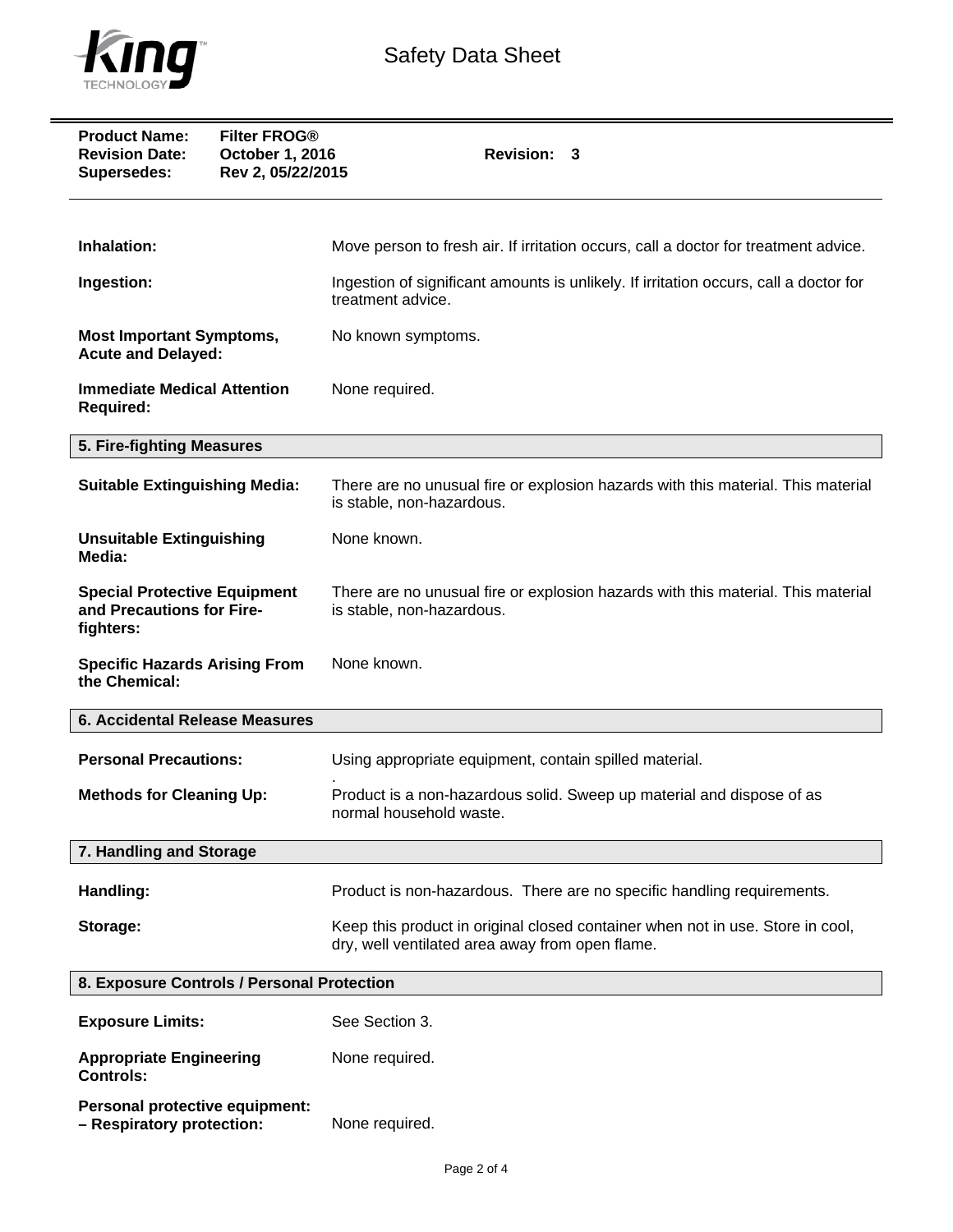

| <b>Product Name:</b><br><b>Filter FROG®</b><br><b>Revision Date:</b><br>October 1, 2016<br>Rev 2, 05/22/2015<br>Supersedes:                                                                                                                                                                                                                                                                                                | Revision: 3                                                                                                                                                                                                                                                                                                              |  |  |
|----------------------------------------------------------------------------------------------------------------------------------------------------------------------------------------------------------------------------------------------------------------------------------------------------------------------------------------------------------------------------------------------------------------------------|--------------------------------------------------------------------------------------------------------------------------------------------------------------------------------------------------------------------------------------------------------------------------------------------------------------------------|--|--|
| - Hand protection:                                                                                                                                                                                                                                                                                                                                                                                                         | None required.                                                                                                                                                                                                                                                                                                           |  |  |
| - Eye protection:                                                                                                                                                                                                                                                                                                                                                                                                          | None required.                                                                                                                                                                                                                                                                                                           |  |  |
| - Skin and body protection:                                                                                                                                                                                                                                                                                                                                                                                                | None required.                                                                                                                                                                                                                                                                                                           |  |  |
| <b>Hygiene measures:</b>                                                                                                                                                                                                                                                                                                                                                                                                   | None required.                                                                                                                                                                                                                                                                                                           |  |  |
| <b>Other Precautions:</b>                                                                                                                                                                                                                                                                                                                                                                                                  | None required.                                                                                                                                                                                                                                                                                                           |  |  |
| 9. Physical and Chemical Properties                                                                                                                                                                                                                                                                                                                                                                                        |                                                                                                                                                                                                                                                                                                                          |  |  |
| Appearance:<br>Odor:<br><b>Odor threshold:</b><br>Melting point / range:<br>Boiling point / range:<br>Flash point:<br><b>Evaporation rate:</b><br><b>Flammability:</b><br>Vapor pressure:<br>Vapor density:<br><b>Bulk density:</b><br>Solubility in water:<br>Specific gravity:<br>pH:<br><b>Flammability limits:</b><br><b>Partition coefficient:</b><br>Auto-ignition temperature:<br><b>Decomposition temperature:</b> | White granular material<br>Not available<br>Not available<br>Not available<br>Not available<br>Not available<br>Not available<br>Not available<br>Not available<br>Not available<br>Not available<br>Not available<br>Not available<br>Not available<br>Not available<br>Not available<br>Not available<br>Not available |  |  |
| <b>Viscosity:</b><br>Not available<br>10. Stability and Reactivity                                                                                                                                                                                                                                                                                                                                                         |                                                                                                                                                                                                                                                                                                                          |  |  |
| <b>Reactivity:</b>                                                                                                                                                                                                                                                                                                                                                                                                         | Not reactive under normal conditions.                                                                                                                                                                                                                                                                                    |  |  |
| Stability:                                                                                                                                                                                                                                                                                                                                                                                                                 | This product is stable under normal conditions                                                                                                                                                                                                                                                                           |  |  |
| Incompatible materials:                                                                                                                                                                                                                                                                                                                                                                                                    | None known.                                                                                                                                                                                                                                                                                                              |  |  |
| <b>Conditions to avoid:</b>                                                                                                                                                                                                                                                                                                                                                                                                | None known.                                                                                                                                                                                                                                                                                                              |  |  |
| <b>Hazardous decomposition</b><br>products:                                                                                                                                                                                                                                                                                                                                                                                | None known.                                                                                                                                                                                                                                                                                                              |  |  |
| <b>Possibility of hazardous</b><br>reactions:                                                                                                                                                                                                                                                                                                                                                                              | Hazardous polymerization will not occur under normal conditions.                                                                                                                                                                                                                                                         |  |  |